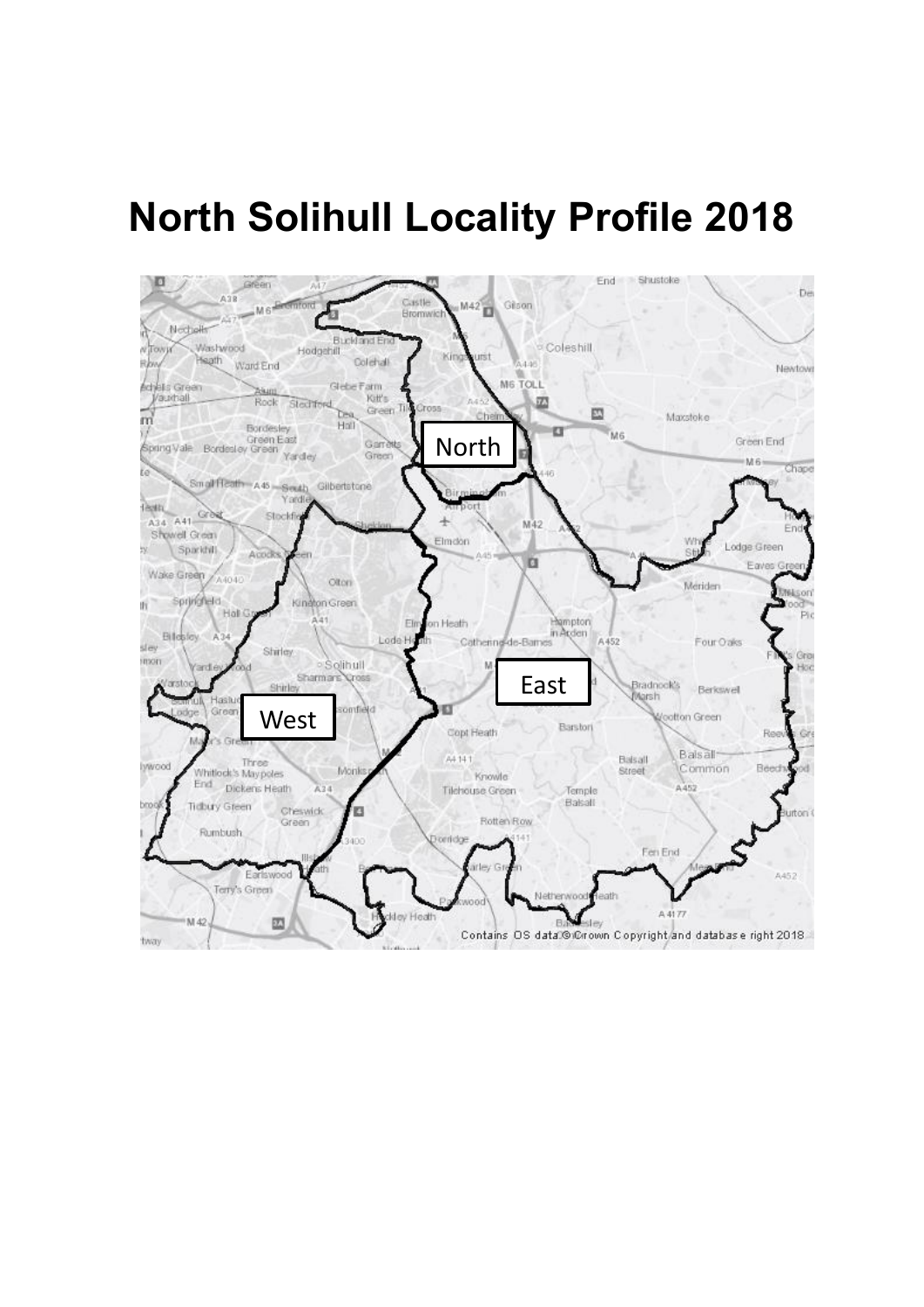## **NORTH LOCALITY SUMMARY**

There are distinct differences in the age profile, housing structure, household composition and levels of deprivation between the three regeneration wards of Chelmsley Wood, Kingshurst & Fordbridge and Smith's Wood and the majority of neighbourhoods in Castle Bromwich and Marston Green. Outcomes relating to health, education and crime vary accordingly as do levels of service demand, particularly in relation to Children and Family support.

#### People and Place

- With 40% aged under 30 years, North Solihull has the youngest population in the borough.
- The older population is relatively small, although like elsewhere the 65+ age group is growing fastest.
- Nearly 92% of the population are White, although the area is home to 57% of Solihull's Black/Black British population and 44% of those from a Mixed Race background.
- Single person households are more common than elsewhere in the borough with the proportion increasing.
- Over half of Solihull's lone parent households live in the North Solihull locality.
- 65% of Solihull's socially rented households live in North Solihull and in some neighbourhoods in the Regeneration wards well over 50% of all households are socially rented.
- 20 of the 39 LSOAs in North Solihull are among the most deprived 20% of neighbourhoods in England, with 16 of these in the bottom 10% and 8 amongst the most deprived 5%.
- There are six housing development sites designated in the draft Local Plan in North Solihull which have an estimated capacity for 630 new housing units. This represents 7% of the borough total.

#### Community View

- The majority of North Solihull respondents to SMBC's Place Survey are satisfied with the area as a place to live (69%) with responses also showing that it is a socially cohesive area.
- Things for young people to do, road & pavement repairs and thing for older people to do are most frequently cited as aspects of the local area that need improving.
- Just one third of respondents think they can influence local decisions and at 21% participation in volunteering is the lowest in the borough.
- A large majority of North Solihull tenants and residents responding to Solihull Community Housing's STAR survey are satisfied with their local neighbourhood (66%).
- However, this is slightly lower than elsewhere in the borough, as is the proportion satisfied with the quality of their home (73%) and the proportion who think their rent provides value for money (76%).

### Local Area Need

 North Solihull residents are more likely than elsewhere in the borough to be dependent on an out of work benefit, housing benefit or tax credits.